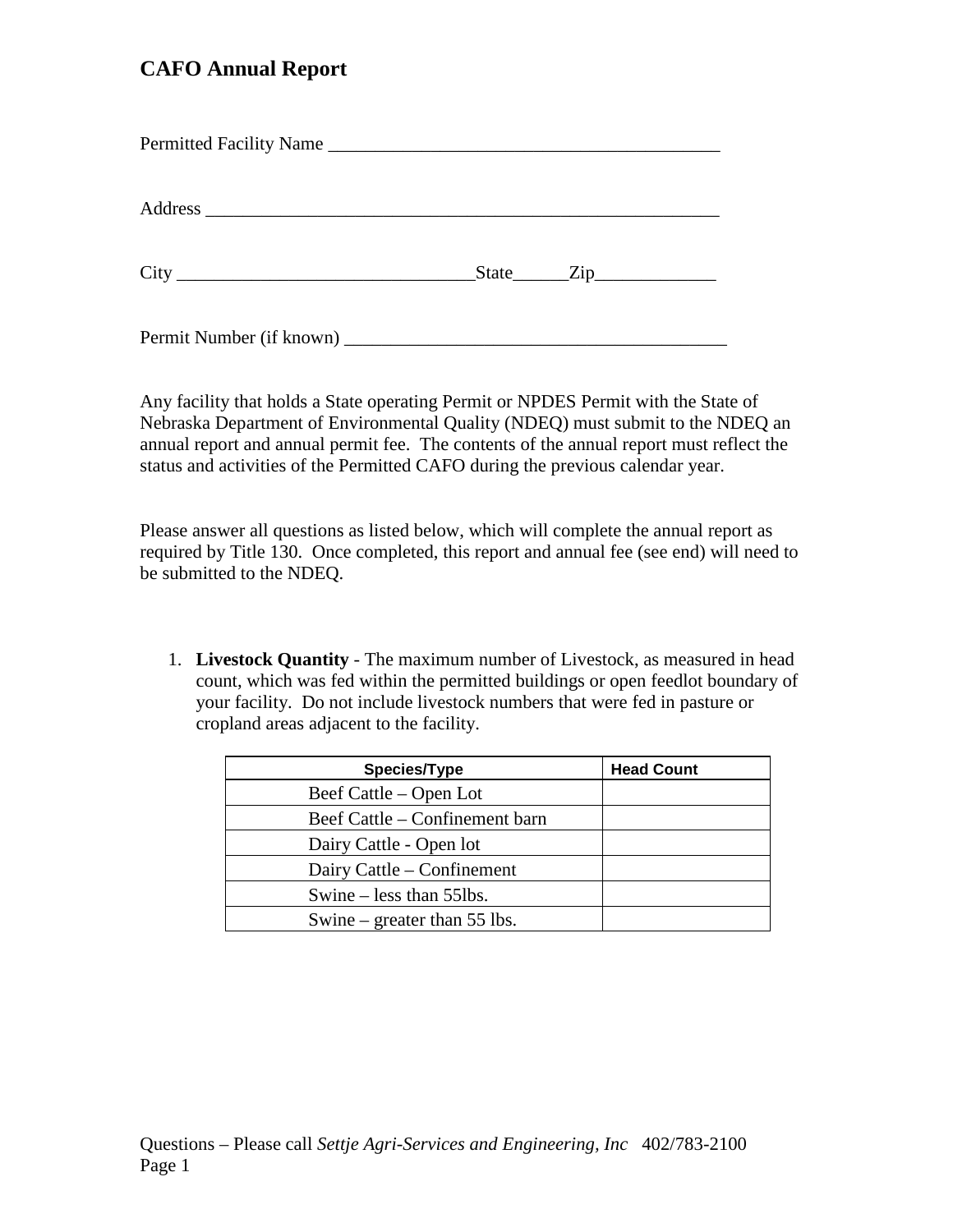## **CAFO Annual Report**

2. **Generated Waste** - List the total amount (estimated) of manure and process wastewater generated by your facility in the previous calendar year. The estimates in this table are shown as a wet basis, as excreted.

| Species/Type                                                                                         | Head<br>Count |   | <b>Manure</b><br>produced/hd./yr.<br>(wet basis) |     | <b>Annual production</b> |
|------------------------------------------------------------------------------------------------------|---------------|---|--------------------------------------------------|-----|--------------------------|
| Beef Cattle – Open Lot (Solid Manure)                                                                |               | X | $7.8$ ton                                        | $=$ | tons                     |
| Beef Cattle – Open Lot (Liquid from Open                                                             |               |   |                                                  |     |                          |
| <b>Cattle Feedlot Holding Pond)*</b>                                                                 | N/A           | X | N/A                                              | $=$ | gal.                     |
| Beef Cattle – Confinement barn                                                                       |               | X | 7.8 ton                                          | $=$ | tons                     |
| Dairy Cattle - Open lot                                                                              |               | X | 8 ton                                            | $=$ | tons                     |
| Dairy Cattle – Confinement                                                                           |               | X | $20$ ton                                         | $=$ | tons                     |
| Swine $-$ less than 55lbs.                                                                           |               | X | $0.68$ ton                                       | $=$ | tons                     |
| Swine – greater than 55 lbs.                                                                         |               | X | $1.8 \text{ ton}$                                | $=$ | tons                     |
| Swine – Farrowing - Lactating Sow                                                                    |               | X | $5.4 \text{ ton}$                                | $=$ | tons                     |
| *Open Lot only - Enter total gallons of holding pond water pumped in the previous calendar year from |               |   |                                                  |     |                          |
| pumping records                                                                                      |               |   |                                                  |     |                          |

3. **Transferred Waste** – List the total amount of manure sold or given away by your operation in the previous calendar year.

| Species/Type       | <b>Amount of Manure Transferred</b><br>(tons or gallons) |
|--------------------|----------------------------------------------------------|
| <b>Beef Cattle</b> |                                                          |
| Swine              |                                                          |
| Dairy Cattle       |                                                          |

4. Land Application responsibility – List the following for the person responsible for land application of manure at your facility.

| <b>NT</b><br>N<br>. . |  |  |  |
|-----------------------|--|--|--|
|                       |  |  |  |

| Address |  |  |  |
|---------|--|--|--|
|         |  |  |  |

Is this person an authorized representative YES NO

Most recent completion date of land application training certification by NDEQ: